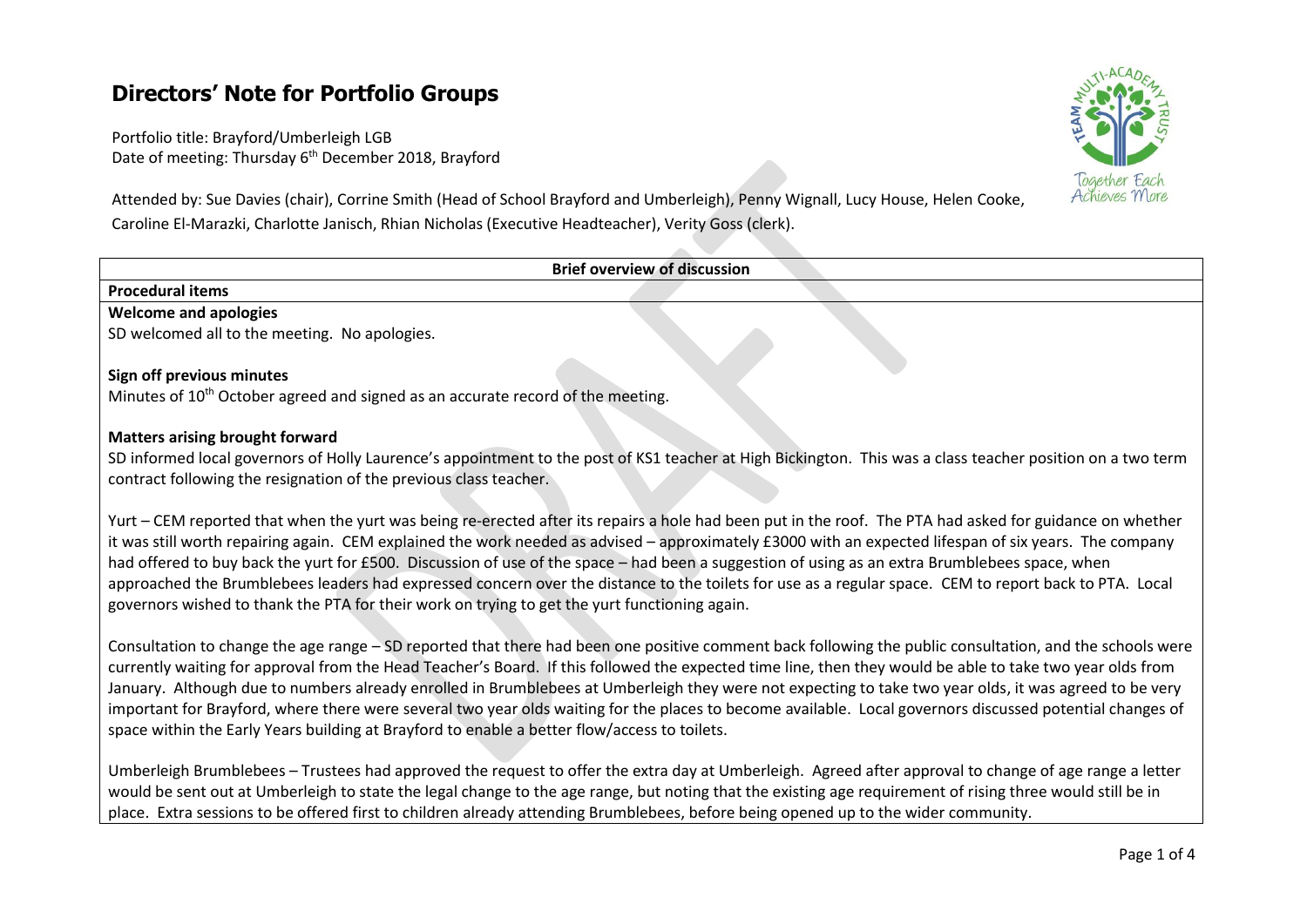Brayford school transport – RN reported that TEAM central staff had been looking into the cost of offering transport from Barnstaple to Brayford for KS1 children due to enquiries from some parents. LGB discussed this, and raised concerns over how this may be perceived by parents who already transport their children long distances to attend Brayford at their own cost.

## **Correspondence**

No correspondence received.

## **Monitoring and Accountability**

#### **Autumn term curriculum overview KS1/KS2**

CS reported that the WW1 topic had been successful in both schools across all age groups – children had learnt facts specific to the topic, but also skills related to the study of history. Both schools had a topic related event planned to round off the topic at the end of the term. There had been a lot of opportunities to explore the topic through various events. CS explained how children had met a pigeon keeper and learnt about how pigeons had been used in WW1. Each child had attended a forest school day, which had been very successful with both schools working together – this had been very good for developing children's social skills. SD stated that she felt the topic displays in both schools were effective and very moving.

# **Progress on SIP Brayford**

# **Key Questions – Are higher achieving children making the progress they should in maths to meet at least age related expectations? How is this being monitored?**

CS explained the monitoring of higher achieving pupils by monitoring of books and teacher planning, with progress being recorded on target tracker. CS described the progress being made by these children. An extra teacher was being employed for four mornings a week after Christmas to support pupils in KS2. Staff had also received maths training from the trust maths lead, including a focus on higher achievers – both those who gain new skills quickly, as well as those who needed more repetition to reach their full potential.

## **Progress on SIP Umberleigh**

# **Key Questions – How well is the handwriting programme to develop cursive script in KS1 working? Is Read, Write Inc continuing to have an impact on developing children's literacy skills?**

CS reported that in Y2, children's spelling was good, along with their sentence construction and creative writing. Read Write Inc had been having a good impact on the Reception year. Were there enough staff trained in Read Write Inc for the groups needed? CS confirmed that this was the case.

# **Are the children in KS2 building their stamina and enthusiasm for writing and making good progress against their age related expectations?**

CS reported that children's stamina had improved, and that they were now writing more in a given time frame. The class had been focussing a lot on composition and the effect on the reader. Local governors discussed the difference in creativity in writing based on how much children read. CS explained how whole class reading was helping to improve the variety of texts read by all children.

Was Spellodrome still something that was going to be rolled out? CS confirmed this was the case.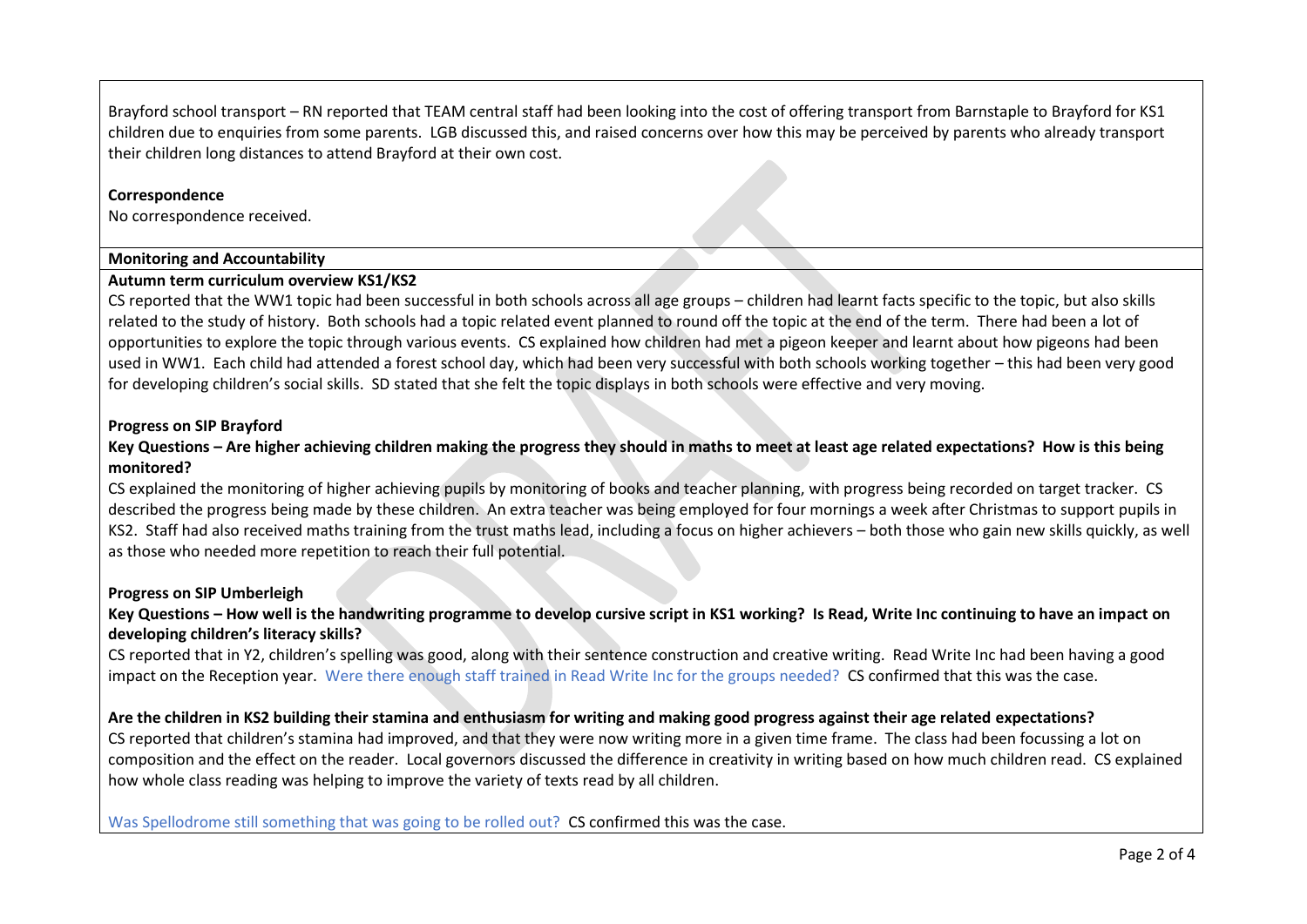# **Safeguarding report**

SD had completed schools visits this term and had looked at the SCR. Across the trust there had been a downward trend in MASH referrals. There were still a number of families requiring extra support – some referrals had been made to early help. In all schools teachers have a watching brief on a number of families. There were robust safeguarding procedures in all schools.

There had been no issues in Brayford this term. One child in Umberleigh had been excluded for a total of 6.5 days, after which the parents had withdrawn the child to home educate. SD felt that the teaching staff and teaching assistants had made every effort to work with the family to provide an appropriate environment for the child.

SD reported on the Online Safety group led by John Hick, which now included children from Brayford and Umberleigh.

The safeguarding audit had been completed. Three action plans had arisen:

- Card to be produced to be given to visitors across all schools, detailing expectations.
- Pupils and parents to be aware of and signed up to the acceptable use agreement.
- Trustees and local governors to have training on early help.

# **Health and safety**

Brayford – Kitchen issue ongoing, quotes were being received to resolve this. Signage for Brumblebees was about to be ordered. Were still waiting on quotes for the covered area for Brumblebees.

Umberleigh – Discussion on roof/canopy on Brumblebees building to provide some rain proofing on outside area – agreed that it was a good idea. Quotes to be received. Gate between field and school land – disused gate (left open) which was now rotten, was to be removed rather than replaced.

## **Strategic**

## **Review pupil numbers and attendance including PP data**

Umberleigh – 35 on roll, 11 on Brumblebees register. Whole school attendance 95.26%, PP 95.63%.

Brayford – 32 on roll, would be 29 after Christmas. Whole school attendance 96.89%, PP 96.43%.

# **Brumblebees update**

Discussed earlier in the meeting.

# **Update on TEAM Multi Academy Trust**

Car park at Umberleigh – RN had reported that the land had been secured for a good cost, and that plans were moving forward. This was to be done as a joint community project with the village hall, and include the installation of various play equipment. Wendy Short was working with the village hall